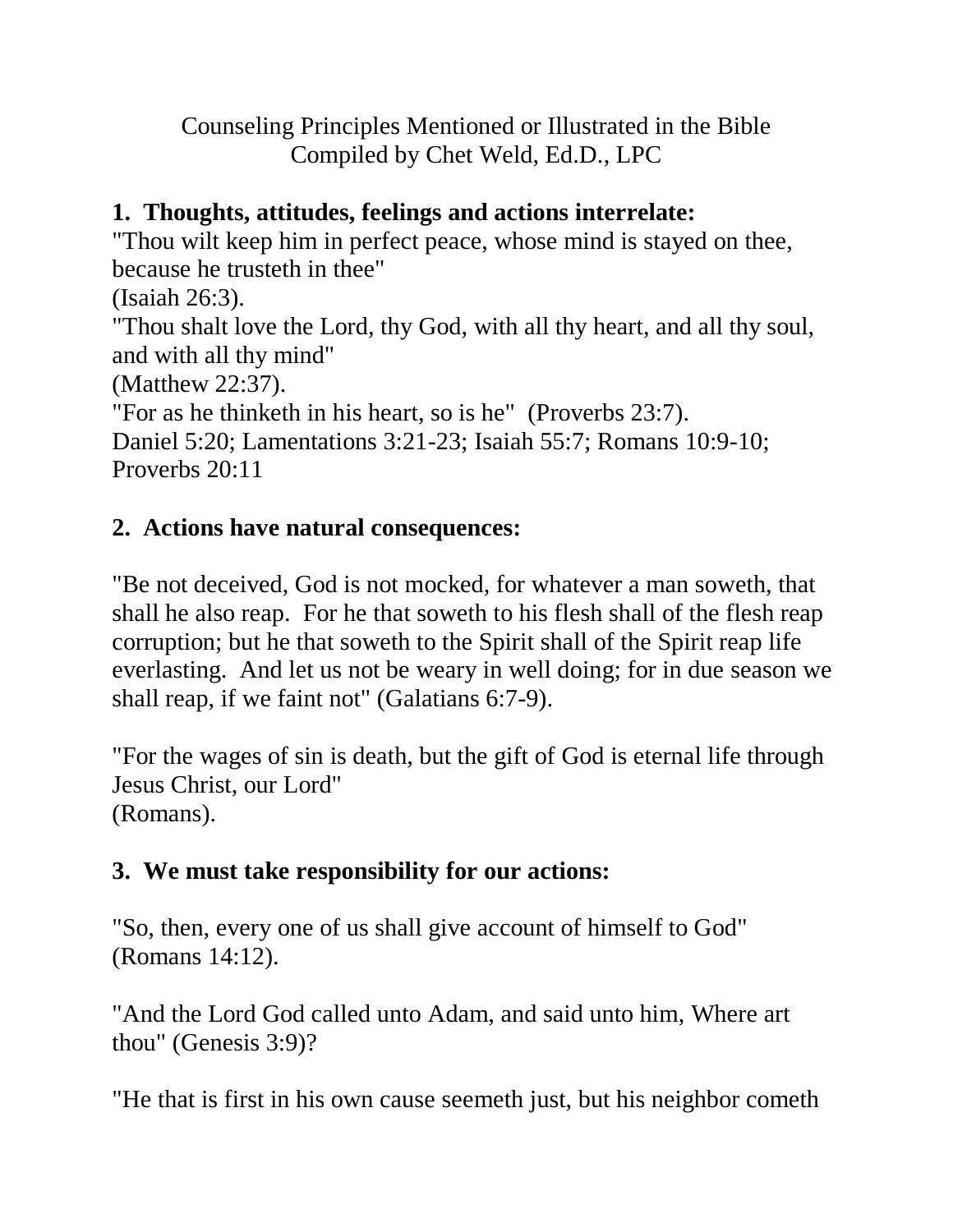and searcheth him" (Proverbs 18:17).

Luke 16:2; Hebrews 13:17; Psalms 10:13; Proverbs 1:31; II Corinthians  $9:6 - 7$ 

(Note: Christians know that men are ultimately responsible to God.)

## **4. Some diseases are psychosomatic:**

"When I kept silence, my bones became old through my roaring all the day long" (Psalms 32:3).

"My strength faileth because of mine iniquity and my bones are consumed" (Psalm 31:10; also verse 9 and the rest of verse 10).

Psalm 38:4-7

# **5. Strong relationships are important:**

"If we walk in the light, as he is in the light, we have fellowship one with another, and the blood of Jesus Christ, his Son, cleanseth us from all sin" (1 John 1:7).

"Not forsaking the assembling of ourselves together, as the manner of some is, but exhorting one another, and so much the more, as ye see the day approaching" (Hebrews 10:25).

# **6. Strong family ties are important:**

"Children, obey your parents in the Lord; for this is right. Honor thy father and mother (which is the first commandment with a promise), that it may be well with thee, and thou mayest live long on the earth. And, ye fathers, provoke not your children to wrath, but bring them up in the nurture and admonition of the Lord" (Ephesians 5:1-4).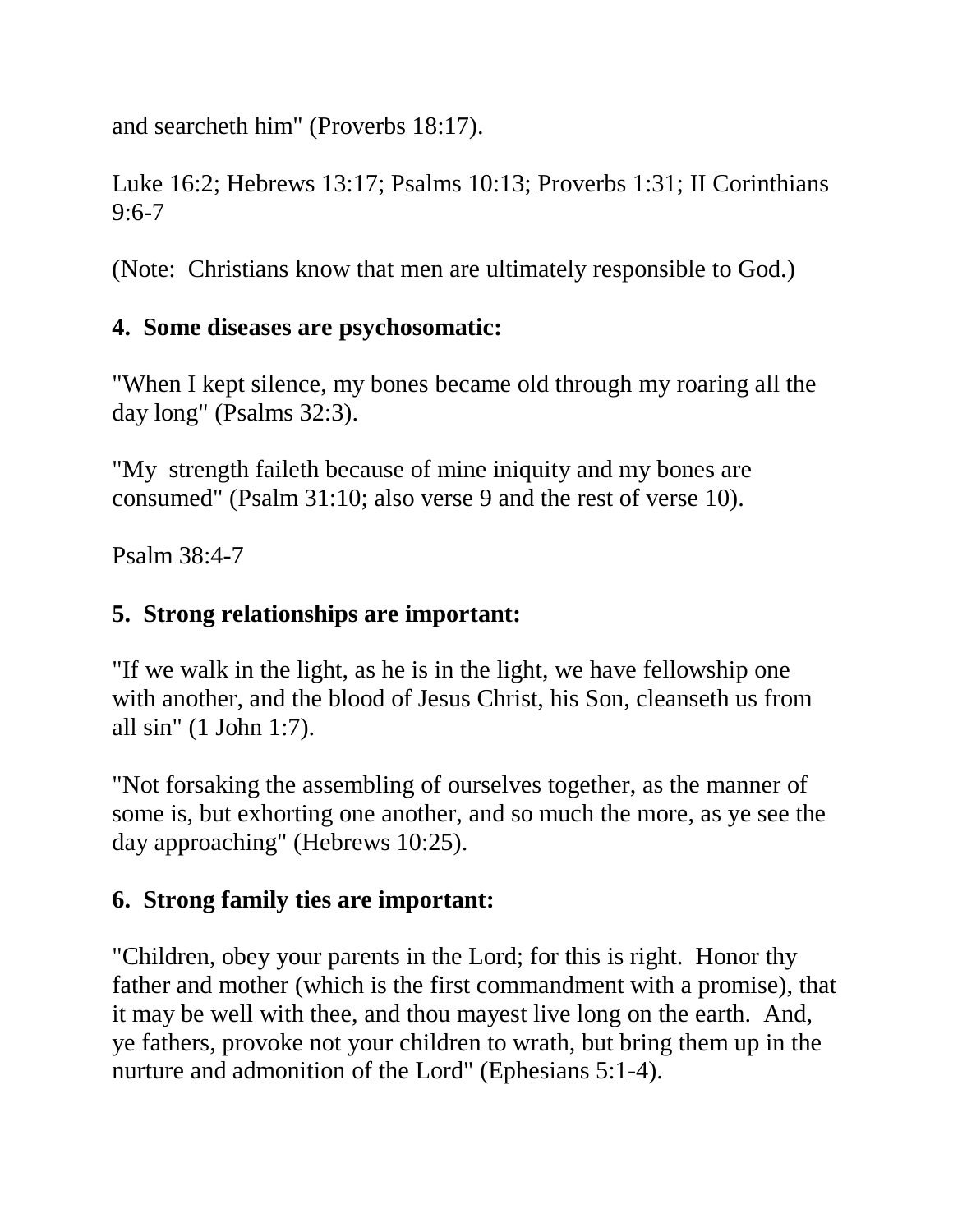"Submit to one another out of reverence for Christ. Wives, submit yourselves unto your own husbands, as unto the Lord. For the husband is the head of the wife, even as Christ is the head of the church; and he is the savior of the body. Therefore, as the church is subject unto Christ, so let the wives be to their own husbands in everything. Husbands, love your wives, even as Christ also loved the church, and gave himself for it, that he might sanctify and cleanse it with the washing of water by the word" (Ephesians 5:21-26).

#### **7. Loving one another is important:**

"This is my commandment, that ye love another, as I have loved you" (John 15:12).

"Master, which is the great commandment in the law? Jesus said unto him, "Thou shalt love the Lord, thy God, with all thy heart, and with all thy soul, and with all thy mind. This is the first and great commandment. And the second is like it, Thou Shalt love thy neighbor as thyself. On these two commandments hang all the law and the prophets" (Matthew 22:36-40).

## **8. It is important to resolve conflict:**

"Moreover, if thy brother shall trespass against thee, go tell him his fault between thee and him alone; if he shall hear thee, thou hast gained thy brother. But if he will not hear thee, then take with thee one or two more, that in the mouth of two or three witnesses every word may be established. And if he shall neglect to hear them, tell it unto the church; but if he neglect to hear the church, let him be unto thee as a heathen man and a tax collector" (Matthew 18:15-17).

"Therefore, if thou bring thy gift to the altar, and there rememberest that thy brother hath ought against thee, leave there thy gift before the altar, and go thy way; first be reconciled to thy brother, and then come and offer thy gift" (Matthew 5:23-24).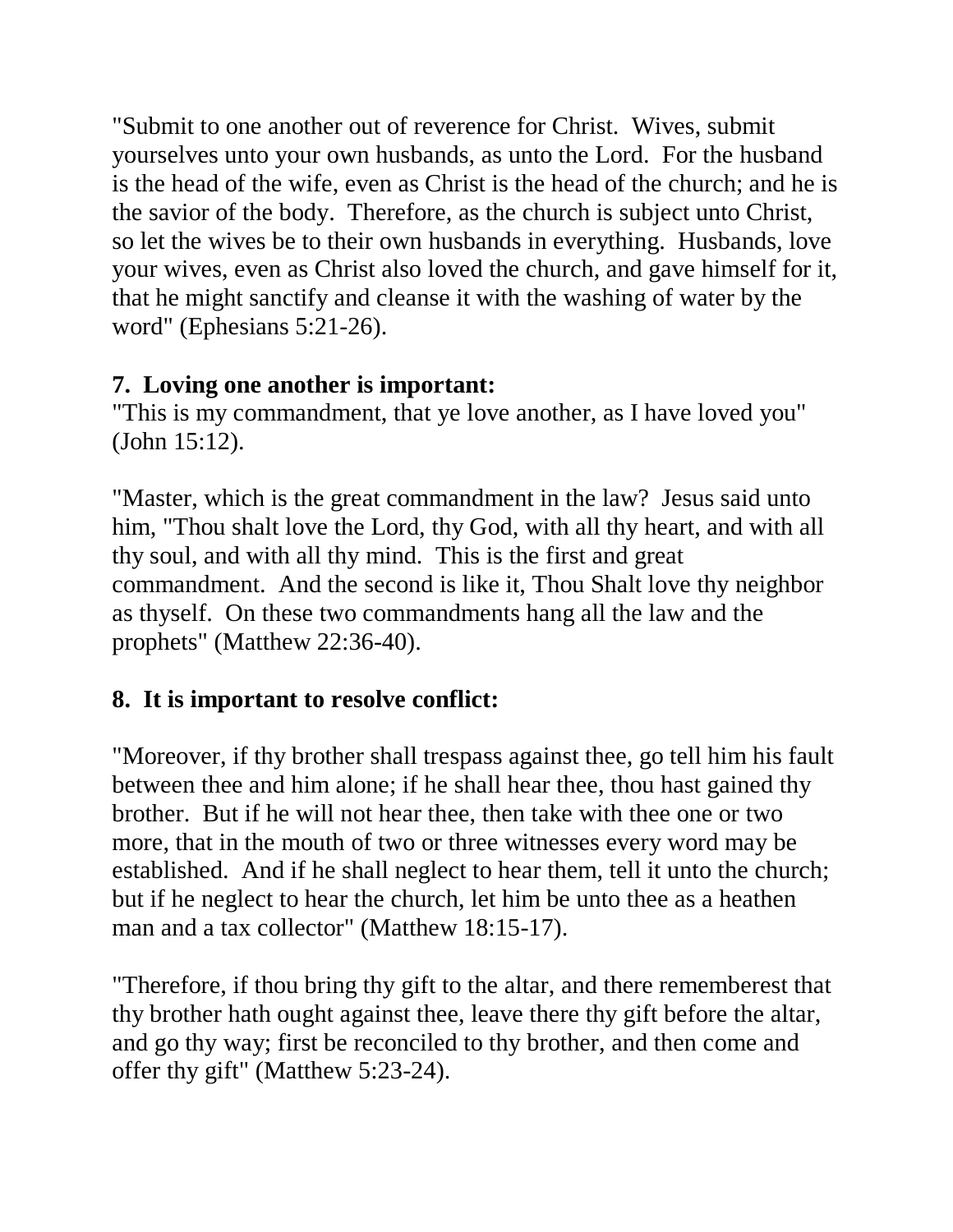"Brethren, if a man be overtaken in a fault, ye who are spiritual restore such an one in the spirit of meekness, considering thyself, lest thou also be tempted" (Galatians 6:1).

## **9. Listening skills are important:**

"Wherefore, my beloved brethren, let every man be swift to hear, slow to speak, slow to wrath" (James 1:19).

"A time to keep silence, and a time to speak" (Ecclesiastes 3:7).

"He that answereth a matter before he heareth it, it is folly and shame unto him"

(Proverbs 18:13).

I Kings 19:9-18, Proverbs 46:10, Zechariah 2:13

## **10. Words are powerful:**

"Death and life are in the power of the tongue, and they that love it shall eat the fruit thereof" (Proverbs 18:21).

"But I say unto you that every idle word that men shall speak, they shall give account of it in the day of judgment, for by thy words thou shalt be justified, and by thy words thou shalt be condemned" (Matthew 12:36- 37).

## **11. Childhood influences our whole life:**

"Train up a child in the way he should go and, when he is old, he will not depart from it" (Proverbs 22:6).

## **12. We expect from others (including our children) what we expect from ourselves:**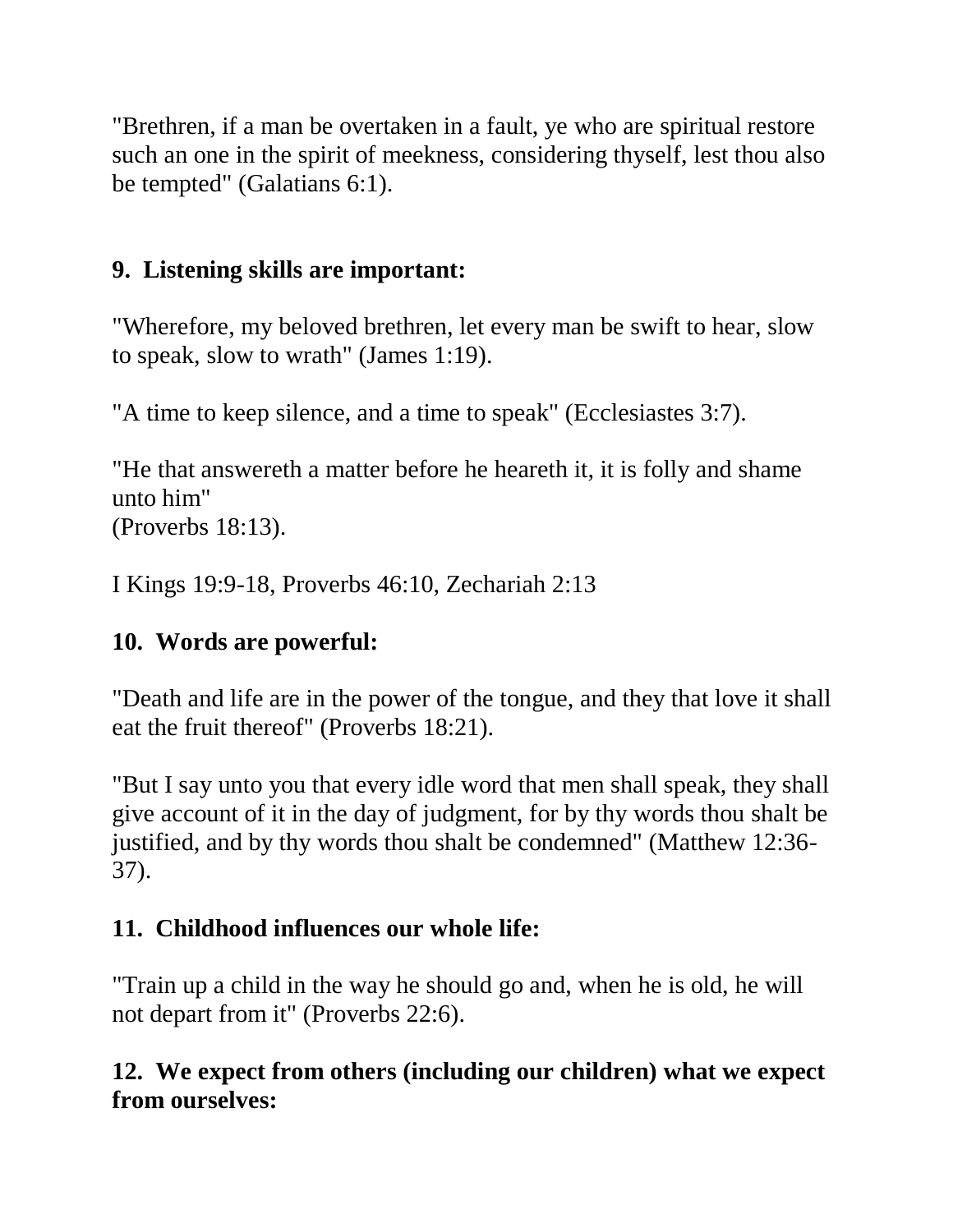"Therefore, thou art inexcusable, O man, whosoever thou art that judgest; for wherein thou judgest another, thou condemnest thyself; for thou that judgest doest the same thing" (Romans 2:1).

#### **13. Role models are important:**

"Brethren, be followers together of me, and mark them who walk even as ye have us for an example" (Phil 3:17).

"Wherefore, I beseech you, be ye followers of me" (I Cor. 4:16).

"That ye be not slothful, but followers of them who through faith and patience inherit the promises" (Heb. 6:12).

I Thess. 1:6

## **14. Behavior is learned:**

"I have learned, in whatever state I am, in this to be content" (Phil. 4:11).

"Who comforteth us in all our tribulation , that we may be able to comfort them who are in any trouble, by the comfort with which we ourselves are comforted of God. For as the suffering of Christ abound in us, so our consolation also aboundeth by Christ" (2 Cor 1:4-5).

## **15. Teaching is an instrument of change:**

"For the commandment is a lamp, and the law is light, and reproofs of instruction are the way of life" (Prov. 6:23).

"And the things that thou hast heart from me among many witnesses, the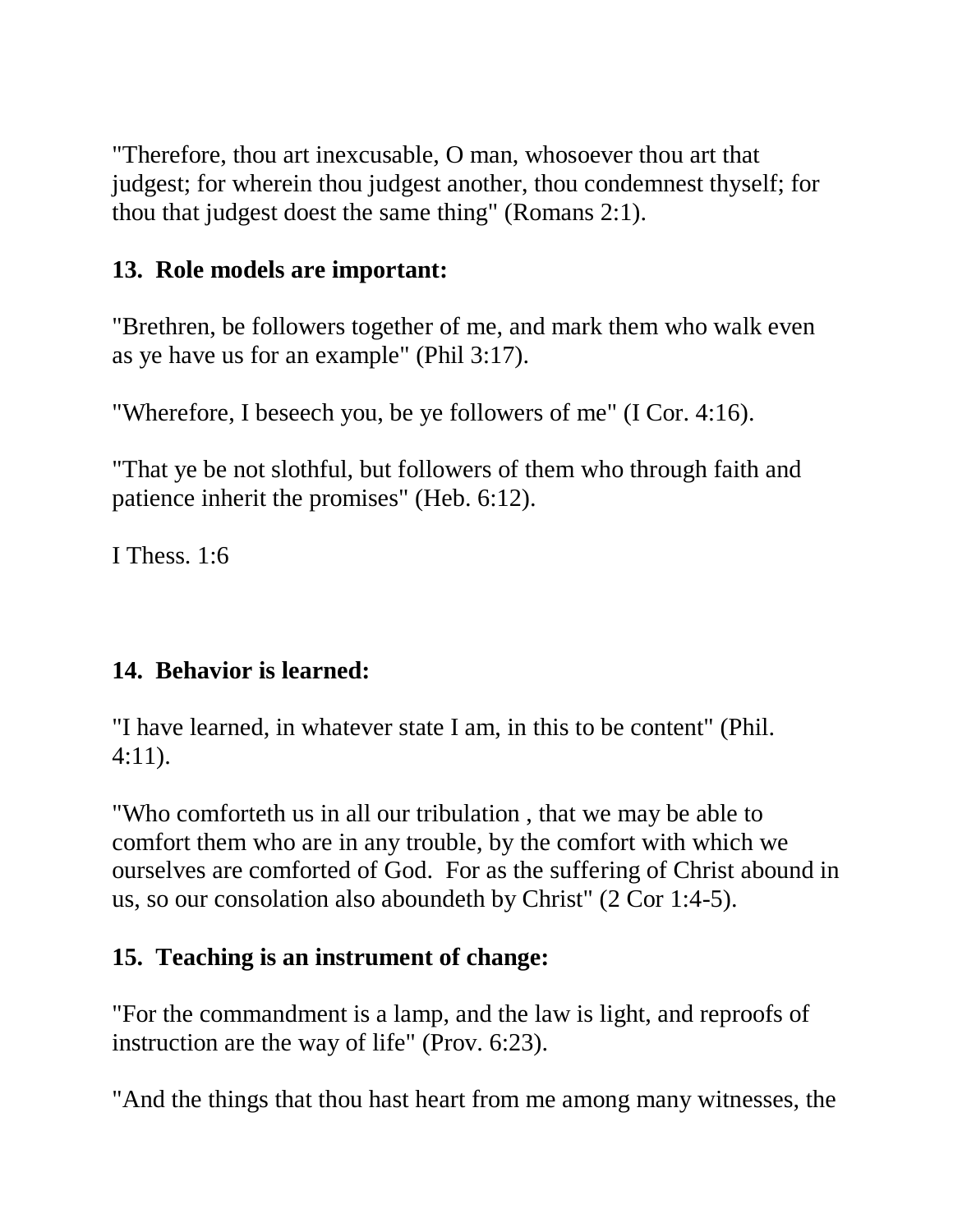same commit thou to faithful men, who shall be able to teach others also" (2 Tim. 2:2).

## **16. Self-discipline is important:**

"He that hath no rule over his own spirit is like a city that is broken down, and without walls" (Prov. 25:28).

# **17. Disciplining children is important:**

"He that spareth his rod hateth his son; but he that loveth him chasteneth him early" (Prov. 13:24).

## **18. Self-expression is important:**

"O Lord, my God, I cried unto thee, and thou hast healed me" (Psa. 30:2).

"From the end of the earth will I cry unto thee, when my heart is overwhelmed; lead me to the rock that is higher than I" (Psa. 61:2).

"Confess your faults one to tnother, and pray one foe another, that ye may be healed. The effectual, fervent prayer of a righteous man availeth much" (Jas. 5:16).

" And about the ninth hour Jesus cried with a loud voice, saying Eli, Eli lama Sabachthani? That is to say, My God, My God, why hast thou forsaken me" (Matt. 27:46)?

## **19. Peer influence is important:**

"He that walketh with wise men shall be wise, but a companion of fools shall be destroyed" (Prov. 13:20).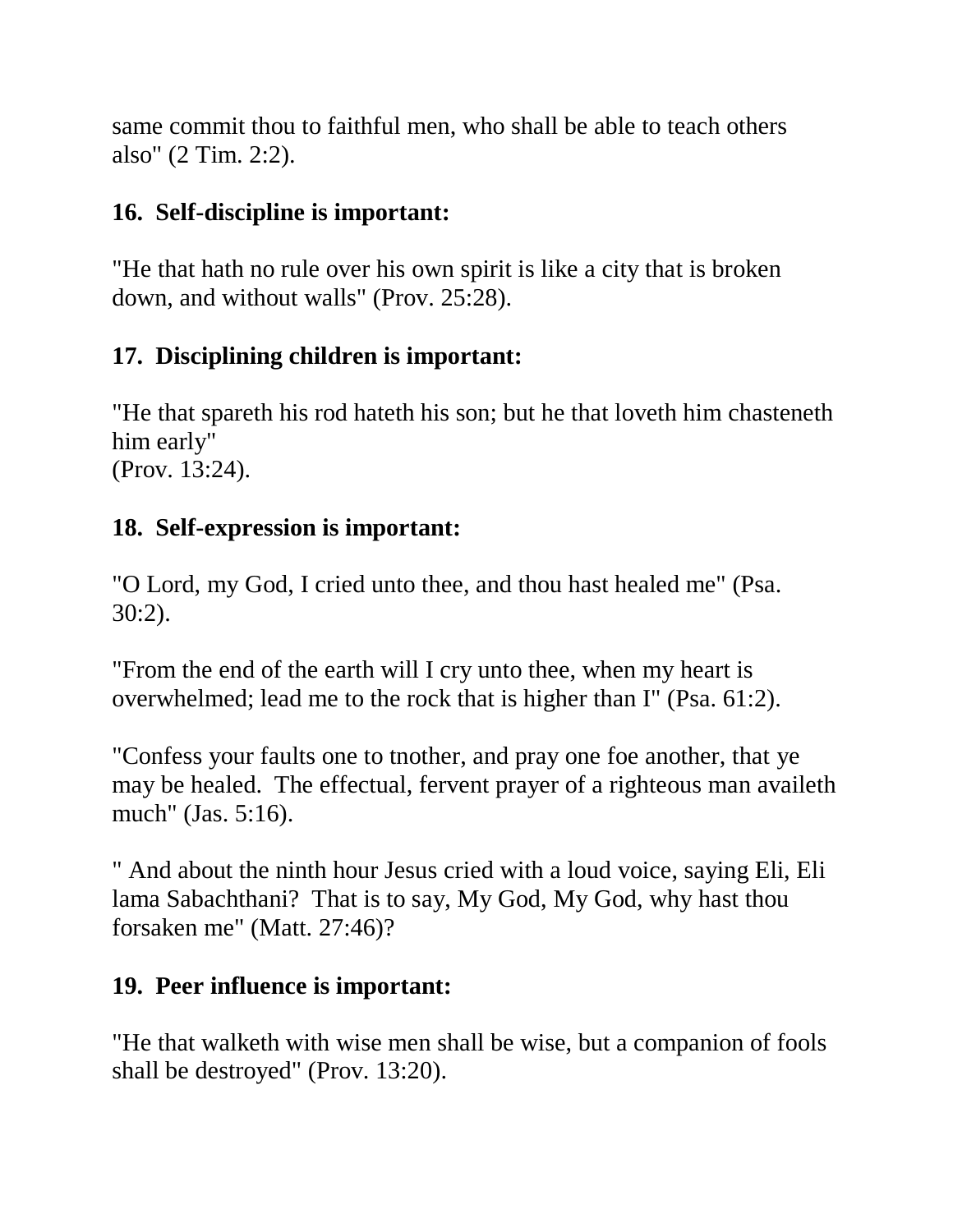"Make no friendship with an angry man; and with a furious man thou shall not go" (Prov. 12:24).

#### **20. Communication itself is important (that we communicate and what we communicate):**

"Howbeit, Jesus permitted him not, but saith unto him, Go home to thy friends and tell and tell them what great things the Lord hath done for thee, and hath had compassion on thee" (Mk. 5:19).

"Let no corrupt communication proceed out of your mouth , but that which is good to the use of edifying, that it may minister grace unto the hearers" (Eph. 4:29).

"How then shall they call on him in whom they have not believed? And how shall they believe in him of whom they have not heard? And how shall they hear without a preacher?" (Rom. 10:14).

Rom. 10:8-10, Song of Solomon

## **21. Self-disclosure can be an effective counseling:**

"I say again, Let no man think me a fool; if so, yet as a fool receive me, that I may boast myself a little" (2 Cor. 11:16).

"For many walk, of whom I have told you often, and now tell you even weeping, that they are the enemies of the cross of Christ" (Phil. 3:18).

Romans 7:15

## **22. Setting goals is important:**

"Forgetting those things which are behind, and reaching forth unto those things which are before, I press toward the mark for the prize of the high calling of God in Christ Jesus" (Phil. 3:13-14).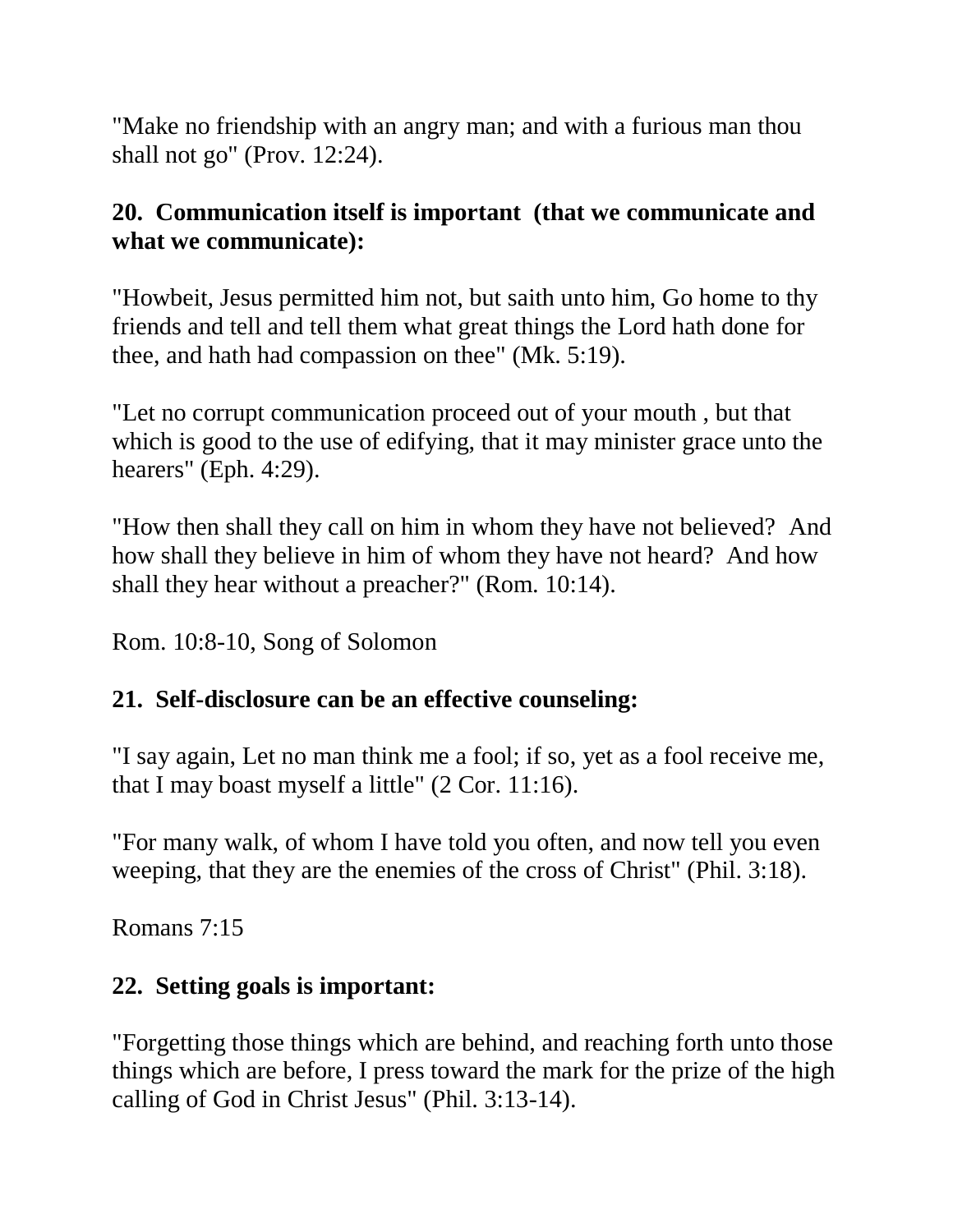"Where there is no vision, the people perish" (Prov. 29:18a).

#### **23. Defining the problem is important:**

" And Jesus stood still, and called them, and said, What will ye that I shall do unto you" (Matt. 20:32)?

## **24. Being honest with yourself is important:**

"But let a man examine himself, and so let him eat of that bread, and drink of that cup" (1 Cor. 11:28).

## **25. Be careful not to make assumptions:**

"When Jesus saw him lying there, and knew that he had been thus now a long time, he saith unto him, Wilt thou be made well?" (Jn. 5:6).

## **26. We sometimes do negative things to maintain our sense of security:**

"He who is full loathes honey, but to the hungry, even what is bitter tastes sweet" (Prov. 27:7).

## **27. Sometimes it is important to re-story our lives.**

(2 Cor 5:21; God re-names people throughout the Bible. 1 Chronicles 4:10, Gen. 32:28)

## **28. The need to reframe:**

"So from now on we regard no one from a worldly point of view. Though we once regarded Christ in this way, we do so no longer" (2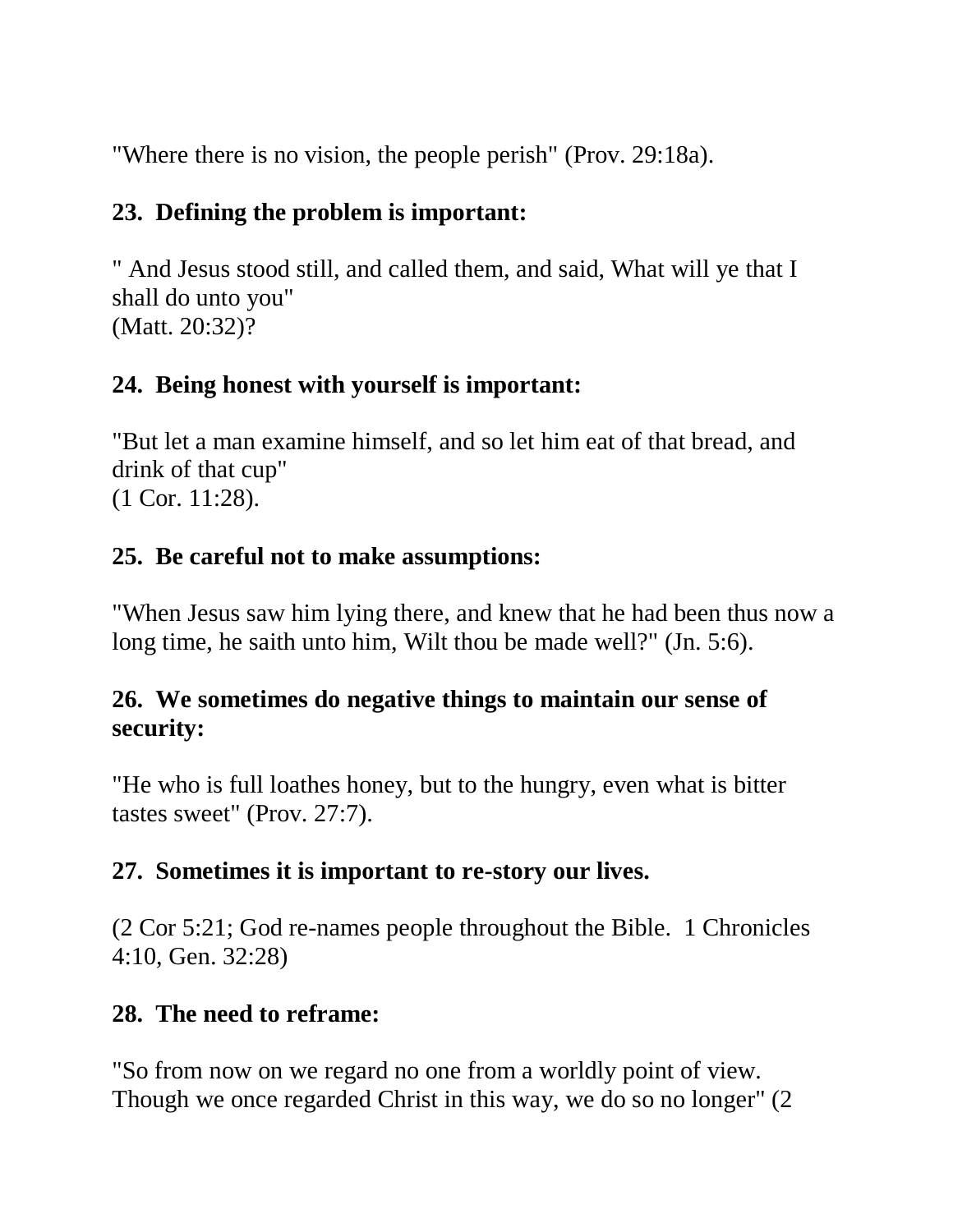Cor. 5:16).

"But we have the mind of Christ" (I Cor. 2:16).

## **29. Importance of externalizing the problem:**

Romans 7:17-20

**30. Don't rescue people:** Many scriptures illustrate the dynamics of the Karpman Drama Triangle. Jesus himself was compassionate, but did not "rescue." See especially Luke 12:14.

"A hot-tempered man must pay the penalty , if you rescue him, you will have to do it again" (Prov. 19:19).

"And this is my prayer: that your love may abound more and more in knowledge and depth of insight" (Phil. 1:9).

"Be wise as serpents, but innocent as doves" (Matthew 10:16).

## **31. Importance of a good self-image:**

"Each one should test his own actions. Then he can take pride in himself. . ." (Galatians 6:4a).

## **32: Cybernetic loops:**

"The law produces wrath" (Romans 4:15).

"Whoever corrects a mocker invites insult; whoever rebukes a wicked man incurs abuse" (Proverbs 9:7).

## **33. Breaking loops with reframes:**

"A kind man benefits himself" (Proverbs 11:17).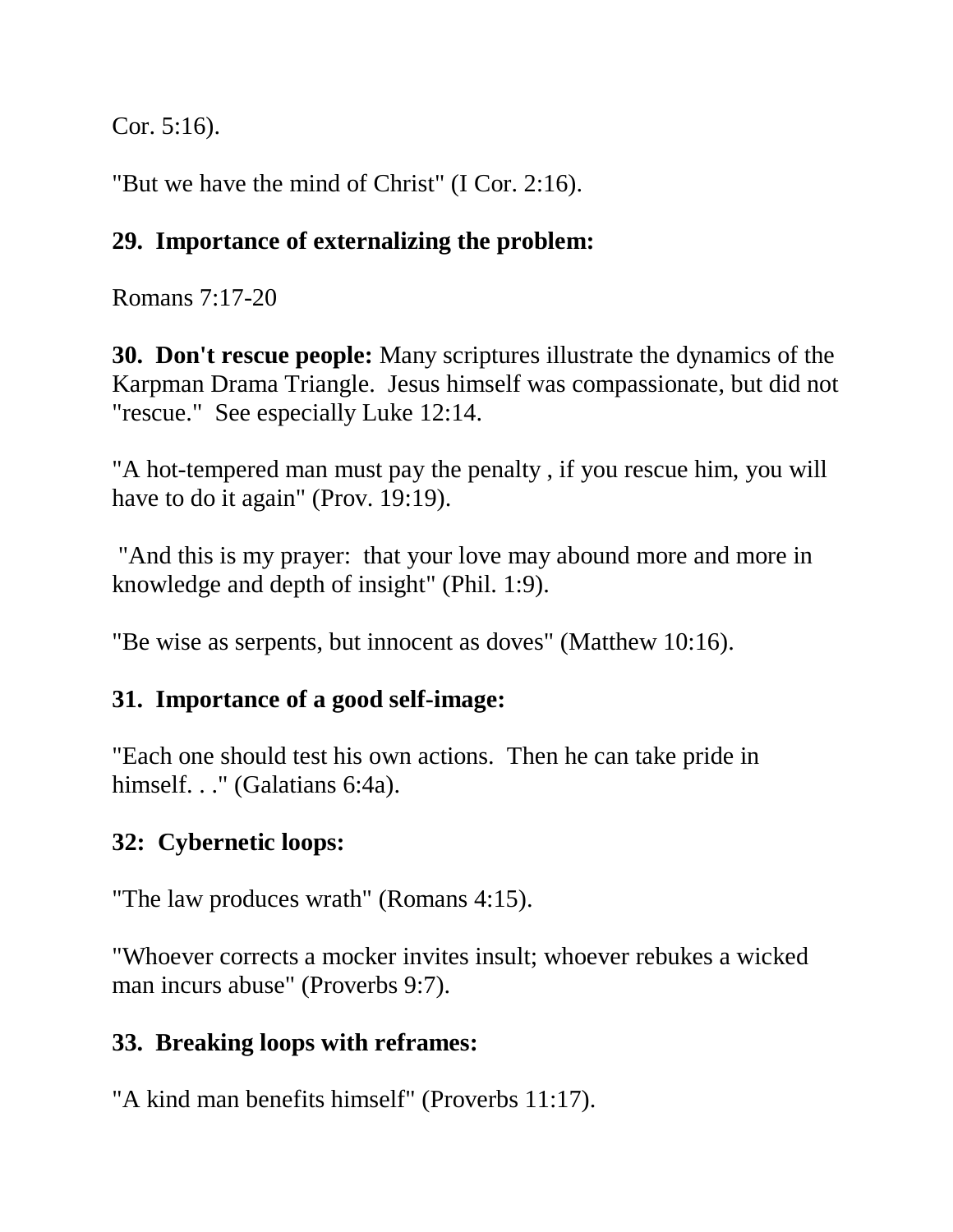"He who seeks good finds good will" (Proverbs 11:27).

#### **34. Paradoxical interventions:**

**Lose** your life to **save** it (Mark 8:35 & Matthew 10:39).

Be **weak** to be **strong** (2 Corinthians 12:10).

**Humble** yourself to be **exalted** ((Matthew 18:11).

**Give** in order to **receive** (Matthew 19:21, Mark 10:29, & Luke 6:38).

The **work** of God is to **believe** in Christ (John 6:29).

**Serve** in order to **rule** (Matthew 20:26).

Become a "**fool**" to become **wise** (1 Corinthians 3: 18).

**Surrender** to become **wise, holy, righteous** (1 Corinthians 1:30).

#### **35. "Be curious, not reactive":**

Illustrated by many of Christ's responses to the Pharisees.

#### **36. Look for the flow of information in a system.**

" 'Are you the king of the Jews?' (Pilate asks Jesus). 'Is this your own idea,' Jesus asked, 'or did others talk to you about me?' "

#### **37. Patterns of behavior are passed down through the generations:**

Abraham lied about Sarah being his sister; his son, Isaac, told the same lie; Isaac's son was Jacob, which means "deceiver".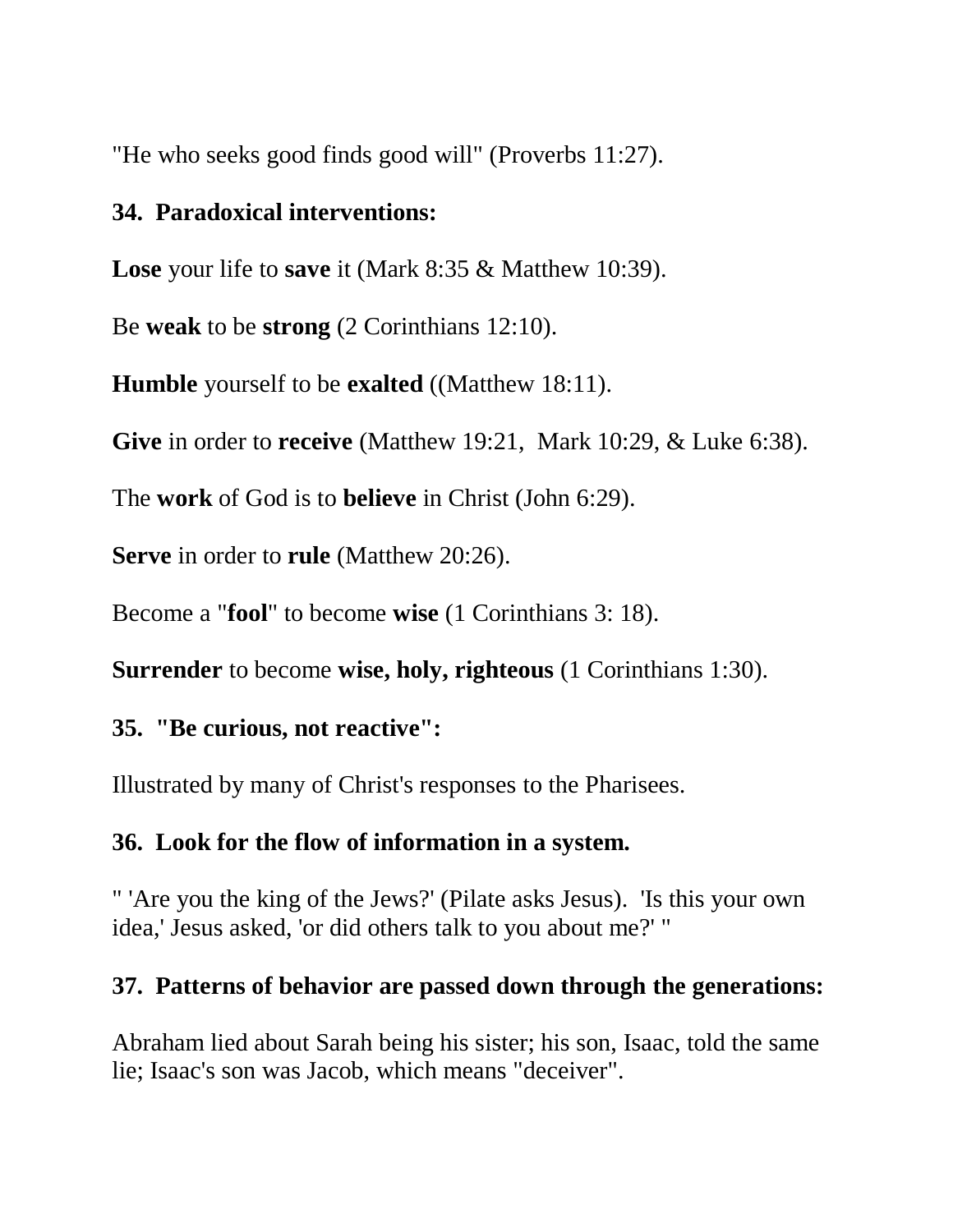#### **38. Triangles are a common dynamic:**

"Herod and his soldiers ridiculed and mocked him (Jesus). . . That day Herod and Pilate became friends – before this they had been enemies" (Luke 23: 11-12). The stress between Herod and Pilate was relieved by triangulating on Christ.

See, also, the triangles between Isaac, Rebecca, Esau and Jacob.

## **39. Differentiation was illustrated by Christ:**

" 'Didn't you know I had to be in my Father's house?' " (Luke 2:49) Christ's separation from his mother and step-father was not betrayal. He stayed connected with his family while separating from them.

" 'Who is my mother, and who are my brothers?' Pointing to his disciples, he said, 'Here are my mother and my brothers. For whoever does the will of my Father in heaven is my brother and sister and mother' " (Matthew 12: 46-48). Jesus had been told that His mother and brothers were outside and desired to speak with Him.

" 'Yet not my will, but yours be done' " (Luke 22:42). Christ separated the emotional and intellectual fields. Believers are called to do the same: "Trust in the Lord with all your heart, and lean not on your own understanding" (Proverbs 3: 5-6).

## **40. Relationships form systems:**

The body of Christ is "held together by every supporting **ligament**. . . as each part does its work" (Ephesians 4: 14 & 16).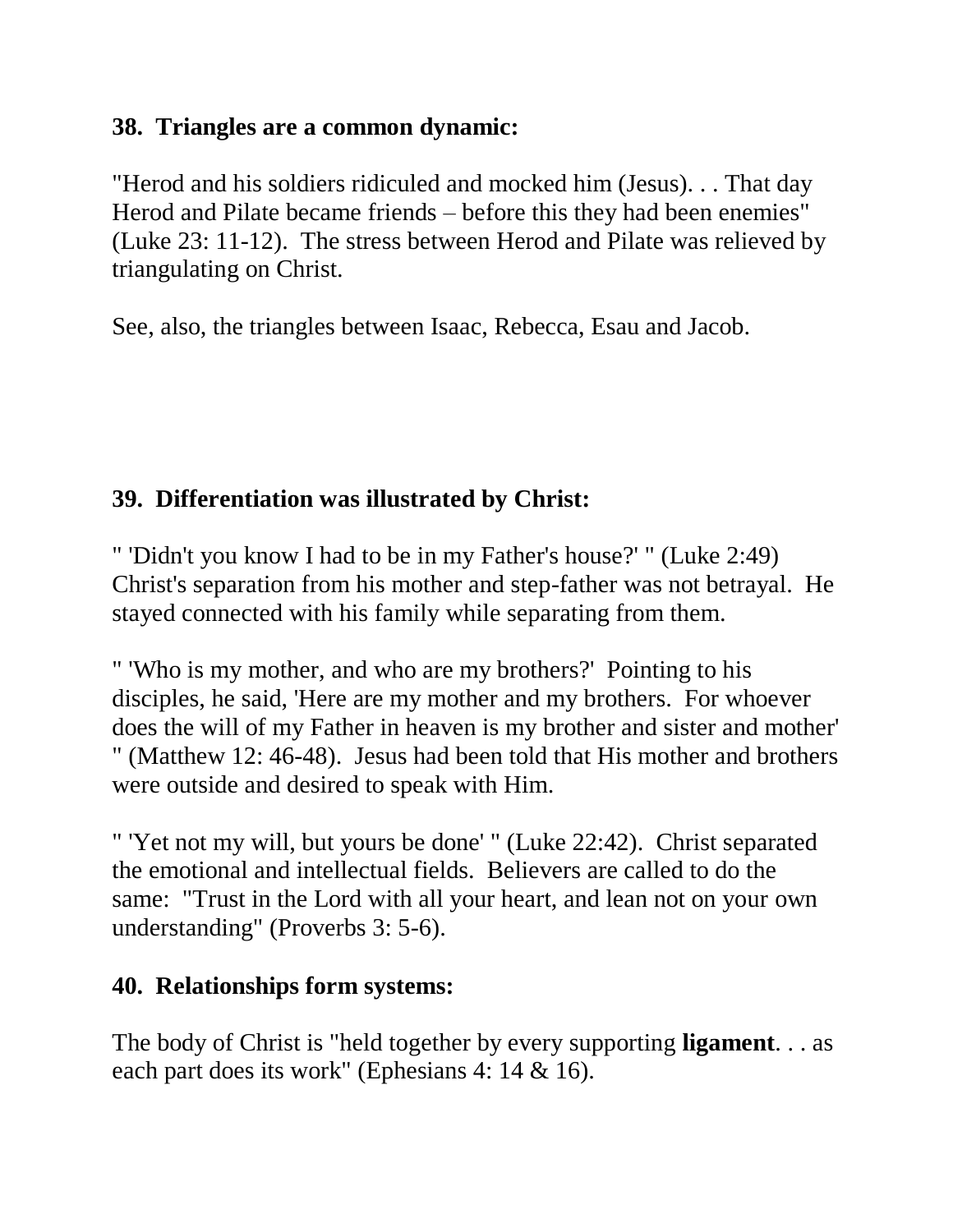". . . If they were all one part, where would the body be? As it is, there are **many parts, but one body**" (1 Corinthians 12: 14-26).

## **41. Reciprocity (Nagy's concept of justice) in relational systems:**

"Honest scales and balances are from the Lord" (Proverbs 21:2). God created us in His image, and God desires justice.

## **42. Nagy's concept of indebtedness down through the generations:**

" 'So you testify against yourselves that you are the descendants of those who murdered the prophets. Fill up, then, the measure of the sin of your forefathers' " (Matthew 23:31). The Pharisees were indebted to their forefathers and to their religious system to kill Christ. Killing Christ was a "symptom for togetherness" (Friedman in *Generation to Generation*, p. 156).

" 'Woe to you, teachers of the law and Pharisees, you hypocrites! You travel over land and sea to win a single convert, and when he becomes one, you make him twice as much a son of hell as your are' " (Matthew 23:15).

## **43. One person's differentiation can affect the whole family:**

When Joseph revealed himself to his brothers, by implication the entire family matured (Genesis  $45:3 \& 50:19$ ).